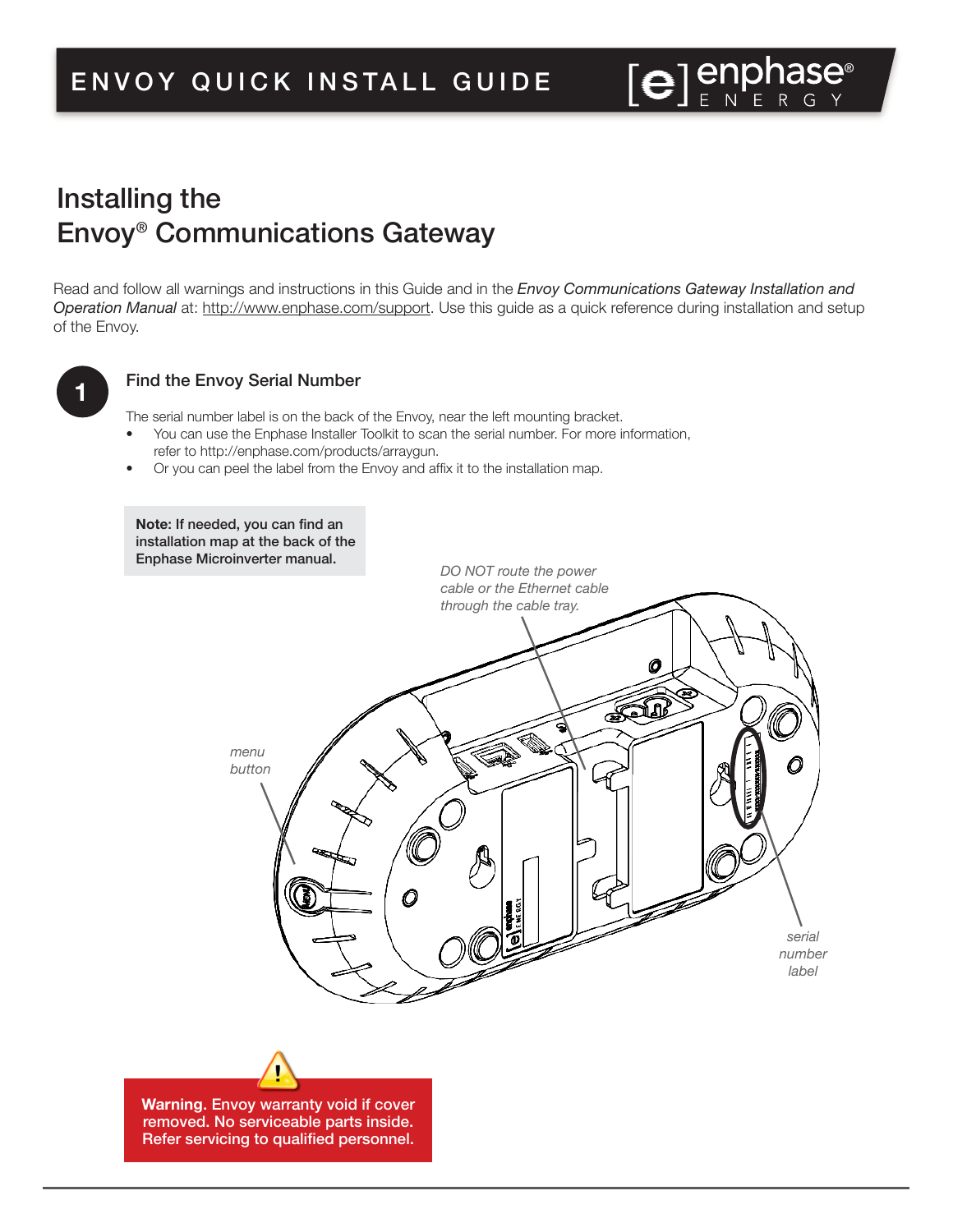#### Register the Envoy

Register the Envoy at the Enlighten website: https://

#### a. Log

### *System Activation form*

| <u>Heyster the Linty at the Linghien website.</u><br>https://enlighten.enphaseenergy.com.                                                               |                                                         | System                                                               |                                                                                        |  |
|---------------------------------------------------------------------------------------------------------------------------------------------------------|---------------------------------------------------------|----------------------------------------------------------------------|----------------------------------------------------------------------------------------|--|
|                                                                                                                                                         |                                                         | 'Name                                                                | Installer Reference                                                                    |  |
| a. Log in to Enlighten                                                                                                                                  |                                                         |                                                                      |                                                                                        |  |
|                                                                                                                                                         |                                                         | Type                                                                 |                                                                                        |  |
|                                                                                                                                                         | At the installer dashboard, click Add a New System.     | Residential<br>$\tau$                                                |                                                                                        |  |
|                                                                                                                                                         |                                                         | Third Party Owned (ex: PPA or Leased)                                |                                                                                        |  |
| 2 Installations In Progress                                                                                                                             | 县 -                                                     |                                                                      |                                                                                        |  |
| ρ<br>Enter an installation name                                                                                                                         |                                                         | Installer                                                            |                                                                                        |  |
| Name                                                                                                                                                    | E<br>C Stage                                            | $\overline{\phantom{a}}$<br><b>Enphase Energy</b>                    |                                                                                        |  |
| Sara Test 040813                                                                                                                                        | 1 - Started                                             |                                                                      |                                                                                        |  |
|                                                                                                                                                         | enter site information                                  | Owner                                                                | Location                                                                               |  |
| JoeSolarTest1                                                                                                                                           | 1 - Started<br>enter site information                   | First Name                                                           | Country                                                                                |  |
|                                                                                                                                                         |                                                         |                                                                      | $\blacktriangledown$<br><b>United States</b>                                           |  |
|                                                                                                                                                         |                                                         | Last Name                                                            | <b>Street Address</b>                                                                  |  |
|                                                                                                                                                         |                                                         | Email                                                                | Street Address 2                                                                       |  |
|                                                                                                                                                         | Add a New System                                        |                                                                      |                                                                                        |  |
|                                                                                                                                                         | See All Activations                                     | Phone                                                                | City                                                                                   |  |
|                                                                                                                                                         |                                                         |                                                                      |                                                                                        |  |
|                                                                                                                                                         | b. Enter System Activation Information                  | Owner will receive MyEnlighten for system performance<br>monitoring. | State/Province<br>$\pmb{\cdot}$<br>Hawaii                                              |  |
|                                                                                                                                                         |                                                         | <b>Change Enlighten Version</b>                                      | Zip/Postal Code                                                                        |  |
| Enter the System, Installer, Owner, and Location<br>$\bullet$                                                                                           |                                                         |                                                                      |                                                                                        |  |
| information.<br>Enter the Envoy serial number.<br>$\bullet$                                                                                             |                                                         |                                                                      |                                                                                        |  |
|                                                                                                                                                         |                                                         | Envoy                                                                |                                                                                        |  |
|                                                                                                                                                         |                                                         | Internet Connection                                                  | Grid Profile                                                                           |  |
|                                                                                                                                                         | c. Select the Grid Profile (if required)                | $\overline{\mathbf{z}}$<br>Select one                                | Select one                                                                             |  |
|                                                                                                                                                         | In the continental US, you can skip this step because   | Envoy Serial Number                                                  | elect on<br><b>EEE1547</b>                                                             |  |
|                                                                                                                                                         | the factory settings meet requirements.                 | <b>Add Another Envoy</b>                                             | IEEE 1547 default<br><b>IEEE 1547 Mainland alternate</b><br>IEEE 1547 Hawaii alternate |  |
|                                                                                                                                                         | If you have selected a country other than the US, or if |                                                                      | IEEE 1547 Hawaii HELCO Utility<br>IEEE 1547 Hawaii HECO Utility                        |  |
| you select Hawaii as the state under Location, the Grid                                                                                                 |                                                         |                                                                      | IEEE 1547 Hawaii MECO Utility<br>Hawaii KIUC 20121201                                  |  |
| Profile menu appears.                                                                                                                                   |                                                         | <b><i><u>dodules</u></i></b>                                         | Installation                                                                           |  |
| $\bullet$                                                                                                                                               | Select the appropriate profile from the Grid Profile    | 'Total Number of PV Modules (Panels)                                 | Microinverter Attachment Type                                                          |  |
| menu.                                                                                                                                                   |                                                         | PV Module                                                            | $\blacktriangledown$<br>Select one<br>Array Type                                       |  |
| $\bullet$                                                                                                                                               | Click Save to submit the form.                          | Select a Manufacturer<br>$\overline{\phantom{a}}$                    | $\blacktriangledown$<br>Select one                                                     |  |
|                                                                                                                                                         |                                                         | $^\star$                                                             | Enter array-level details on the system settings page.                                 |  |
| For more information on Grid Profiles, see the Envoy<br>Communications Gateway Installation and Operation<br>Manual at: http://www.enphase.com/support. |                                                         |                                                                      |                                                                                        |  |
|                                                                                                                                                         |                                                         | <b>Installation Map</b>                                              |                                                                                        |  |
|                                                                                                                                                         |                                                         | file(s) here.                                                        | Scan or photograph the system's installation map and upload the                        |  |
|                                                                                                                                                         |                                                         |                                                                      |                                                                                        |  |

#### Find a Location for the Envoy

- Locate an AC outlet that is indoors or in an environmentally protected location and close to the load center.
- Place the Envoy so that its AC cord can reach this outlet.
- Plug the AC cord into a dedicated wall outlet. *AC load*





**3**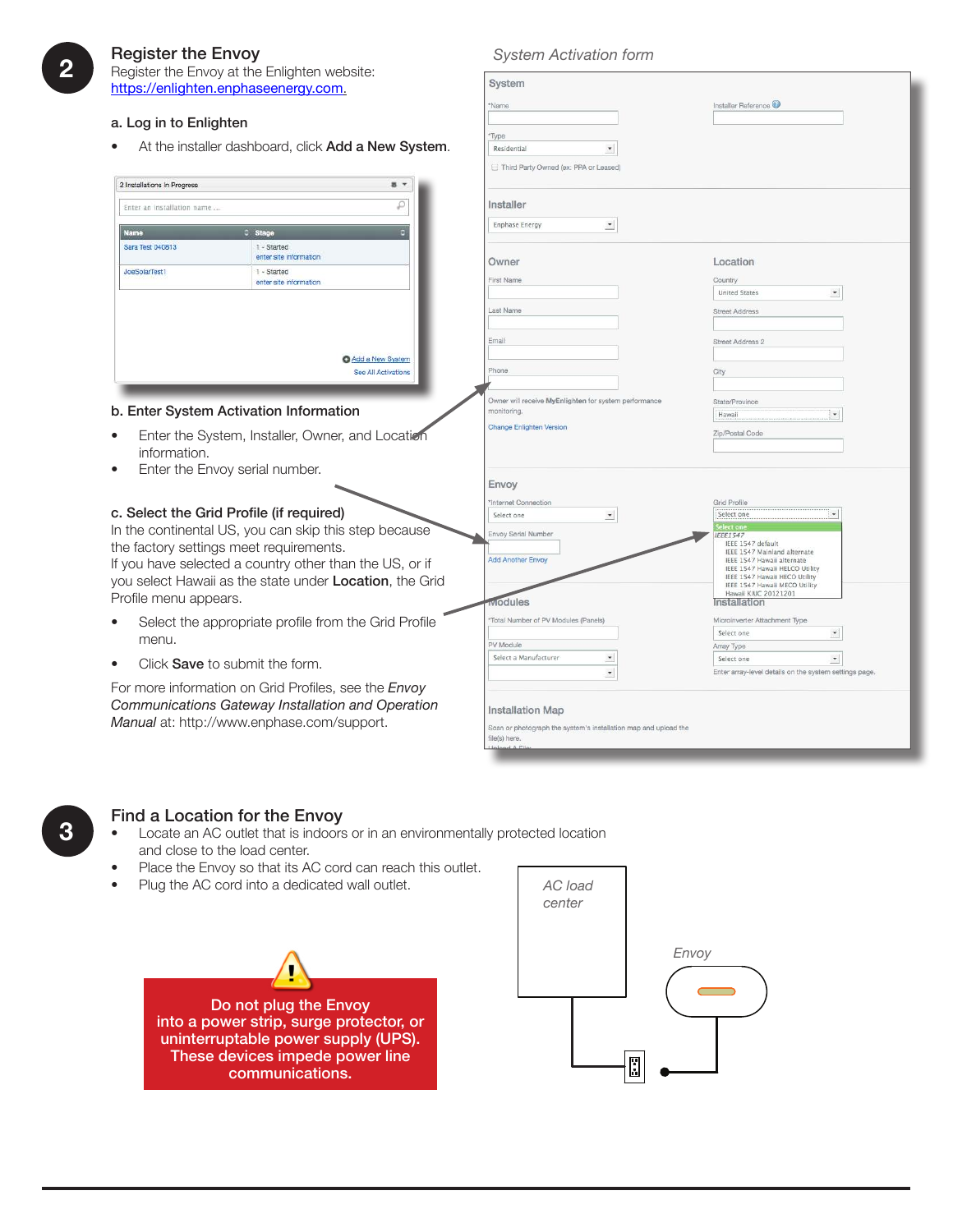#### Connect to the Internet

Connect to a broadband router using one of the following three methods:



#### Method A: Ethernet Cable

- Plug the Ethernet cable into the Ethernet port on the Envoy.
- Plug the other end of the cable into a port on the broadband router.



#### Method B: Power Line Communication Bridges (Included with ENV-120-01)

Use power line communication bridges *if* the Envoy needs to be located away from the broadband router.

- Plug one of the bridges into the same AC outlet as the broadband router and attach an Ethernet cable to the bridge.
- Plug the other bridge into an AC outlet near the Envoy and attach the Ethernet cable to the bridge.
- Press and hold the Envoy menu button; release the button when the LCD displays Get New IP Address.



#### Method C: Wi-Fi (Enphase Wireless Adapter) (Included with ENV-120-02)

Requires a wireless router.

- On the Envoy, verify that no Ethernet cable is plugged into the Envoy RJ45 port.
- Verify that the startup message on the LCD screen reads "R3.8" or later.
- If not, upgrade the Envoy by connecting the Envoy Ethernet port to the broadband router with the Ethernet cable that came with the Envoy.
- After the upgrade completes, remove the Ethernet cable from the Envoy.
- Plug the Enphase wireless adapter into the left USB port (looking at Envoy from the front), and wait for 10 seconds.
- Press and hold the WPS button on the wireless router for two seconds. On many routers, the WPS button flashes at this point.
- Return to the Envoy. Press and hold the Envoy menu button. Release the Envoy menu button when the LCD displays Enable Wi-Fi WPS.
- Within two minutes an updated IP address appears on the Envoy LCD screen. This IP address begins with a "W" to indicate a wireless connection.
- If the connection fails, see *Troubleshooting* **a** .





#### Check the Internet Connection

Look for the  $+$  Web indication. If it does not appear within 5 minutes after connecting to the broadband router, see *Troubleshooting* **b** *.*





#### Install the Microinverters and Modules

- Install the PV modules and microinverters as directed by the installation manuals. For Enphase installation manuals, go to http://www.enphase.com/support.
- Use the ArrayGun to scan the microinverters. For more information, go to

#### http://enphase.com/products/arraygun.

As an alternative, you can manually build the map: Peel the removable serial number label from each microinverter and afix it to the respective location on the map.

> Refer to the Enphase Microinverter installation and operation manual for information on microinverter installation and commissioning.